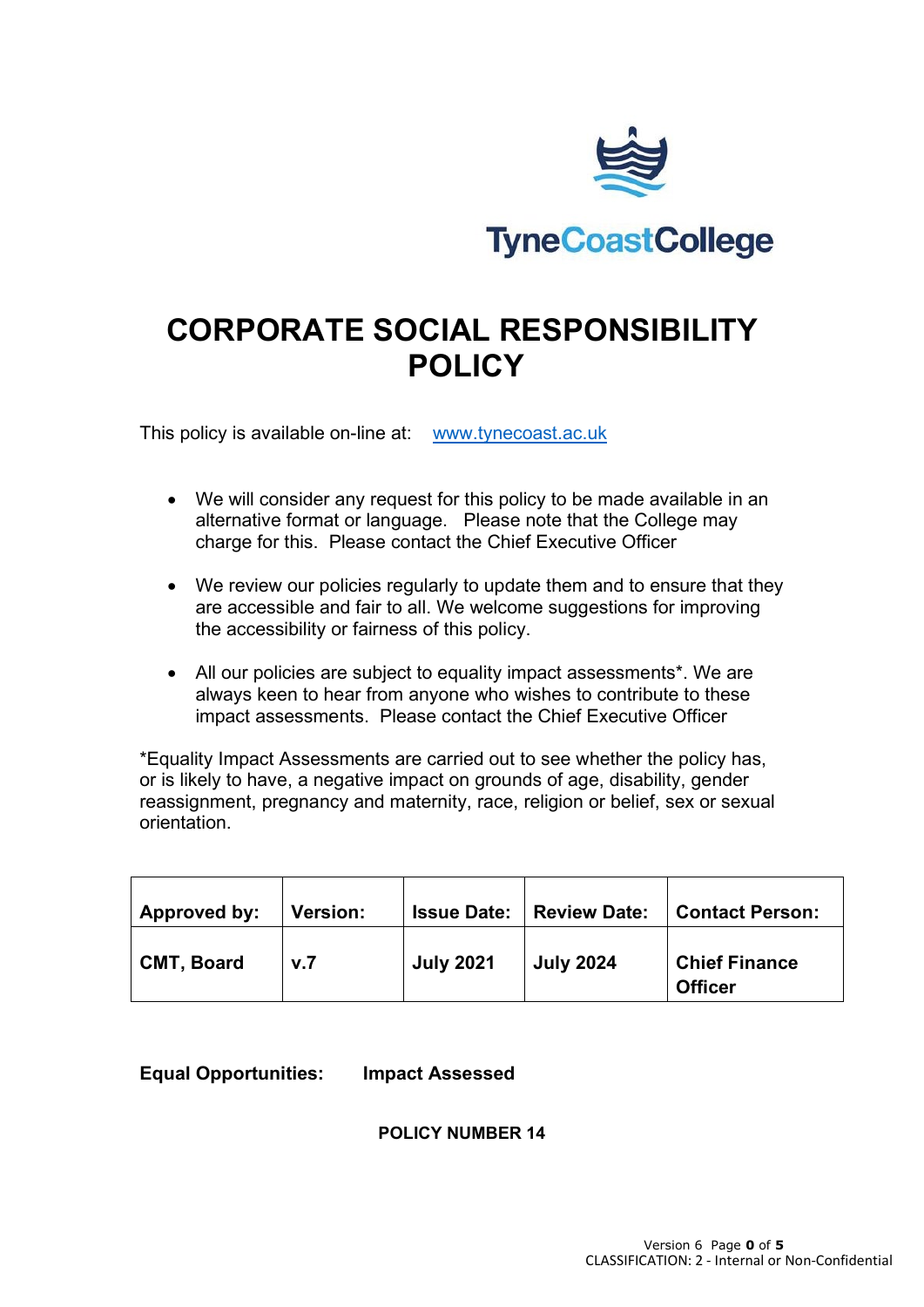# **1 Policy Statement**

Corporate social responsibility (CSR) is a term used to describe when businesses look beyond their initial duty to their staff and customers (or students in the case of a college) and acknowledge that their actions have a wider impact.

Undertaking a programme of CSR activities encourages businesses to operate in more sustainable, ethical and charitable ways enabling them to take positive, ethical actions which support the community as a whole.

A key element of CSR is that an organisation recognises it can contribute towards the conservation and protection of the environment. Tyne Coast College has resolved to improve its environmental and sustainable practices and to promote awareness of environmental responsibilities among staff and students.

#### **2 Scope**

The purpose of the Corporate Social Responsibility policy is to ensure that in the conduct of its activities Tyne Coast College will take social responsibilities very seriously and see this as an essential part of business. As a medium sized mixed economy college and as an employer, it has a major role to play in the social and economic welfare of the borough of the local area and the wider region, our international community and an ethical responsibility to our planet by taking positive action.

As part of the College experience, students are encouraged to consider their own social responsibility through the tutorial programme.

- The College will continue to include staff and students' views about sustainable issues to help encourage a behavioural change and enable individuals to make an informed choice through participation in and promotion of it's a sustainability & climate change working party to be set up and led by the Vice Principals. Learner forums to have a regular slot on sustainability to encourage student input / suggestions.
- The College will continue to expand, develop and evaluate its sustainability programme which is developed by its cross college sustainability task group. The Group will ensure that it contributes to the efficacy of the College, as well as being an advisory group promoting schemes which will endeavour to limit any adverse effects on human and physical environments, and on ecological systems. It will seek to ensure compliance with all current legislative requirements and adopt a strategic approach to addressing sustainable development issues by considering the economic, social and environmental implications of our activities and developments.
- The College has a programme of activities each year to increase its promotion of health and welfare participation, strengthen and embed its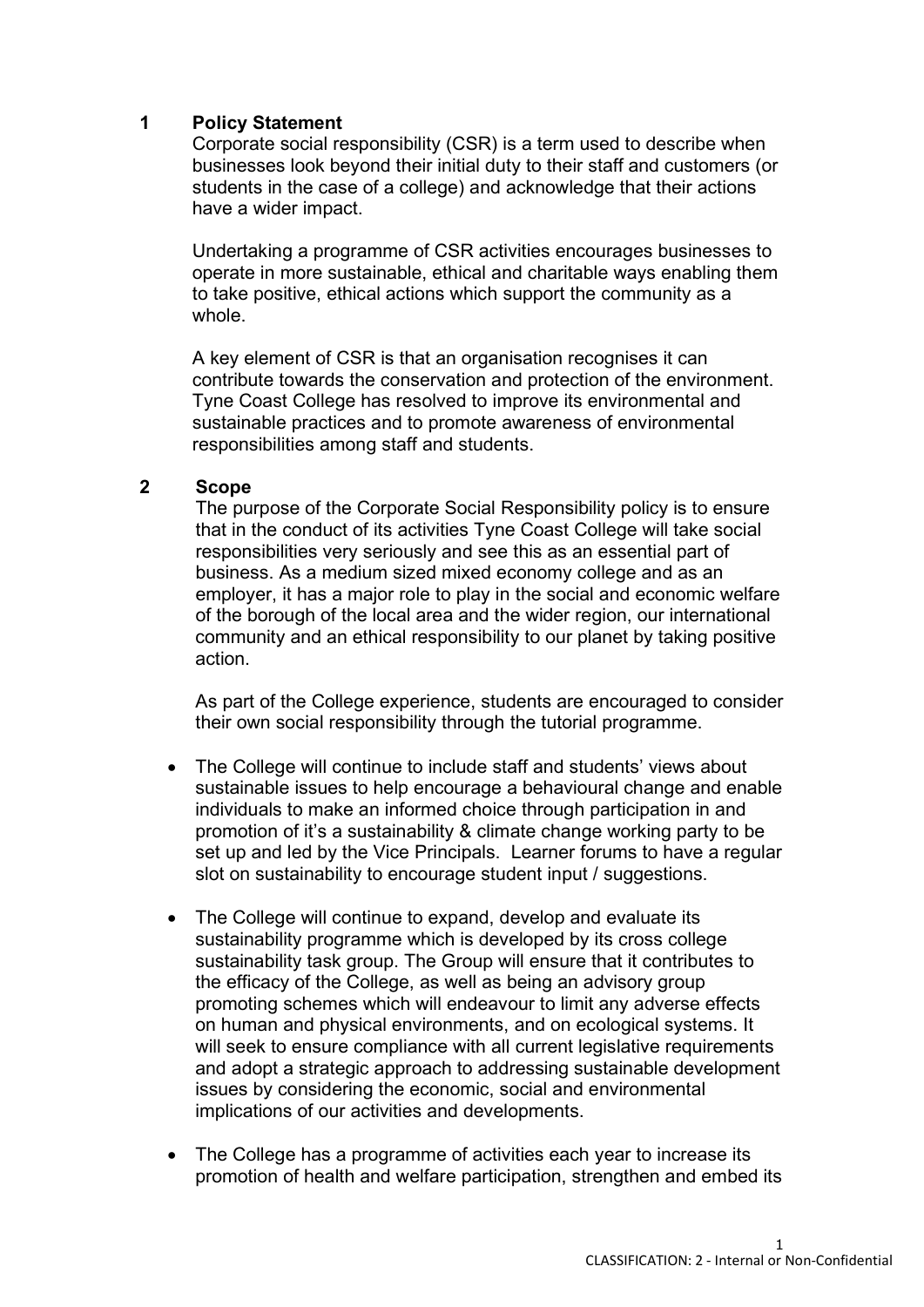Equality and Diversity provision and seek a continual widening of its local and wider community links.

• The environmental impact and sustainability of the College's supply chain will be considered when undertaking procurement exercises.

# **3 Legislation**

Due to the volume of legislation which is applicable to the environment and sustainability policy it has not been included in this document.

# **4 Responsibilities**:

Individual accountabilities for the implementation of the policy are as follows: -

# **4.1 Corporate**

Ultimate responsibility for social responsibility issues rests with the Board of Governors as the employer. The Chief Executive has executive responsibility for all aspects of the Policy and will, together with the Board of Governors, ensure that proper procedures are in place to fully implement it.

# **4.2 Business Operations Manager**

The Business Operations Manager will ensure that such resources are available, where practicable to enable the college community to develop and undertake such actions which are agreed to promote this policy.

The Business Operations Manager will also promote and coordinate the integration of environmental management and sustainability issues into policies, products, services and operations.

#### **4.3 Head of Estates**

The Head of Estates will act as the catalyst for activity and commitment to environmental management and sustainable development.

Duties of the Head of Estates include, to:

- Endeavor to provide advice and technical information, where appropriate, to senior managers and all line managers to enable the College to discharge its statutory, common and moral obligations, keeping staff and Managers abreast of changes in Environmental Legislation and Codes of Practice.
- Ensure, at minimum, legal compliance and reduce risk of noncompliance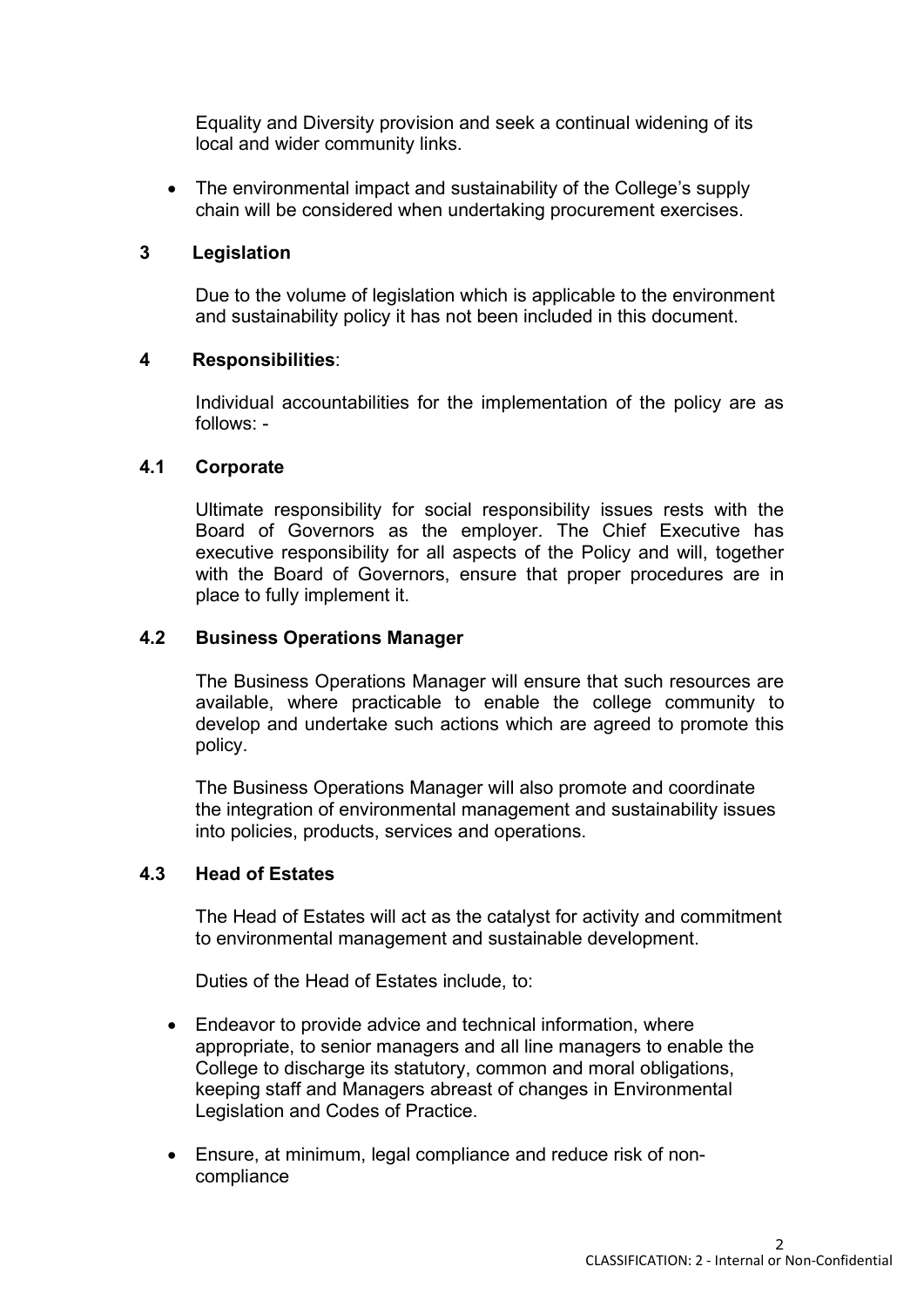- Provide data to enable analysis of environmental performance to identify opportunities for continuous environmental improvement and implement programmes to deliver these.
- Assist the College to perform more efficiently and therefore more competitively, which in turn promotes environmental and social improvements.
- Provide technical support and advice to internal clients on projects, and on building modifications that have environmental impacts and aspects.

# **4.4 Curriculum/Business Support Heads**

Designated managers such as College Principals, Directors, Vice Principals, Heads of School and Heads of Service have responsibilities for aspects of the Policy within their areas.

# **5 Actions to Implement and Develop the Policy**

Tyne Coast College aims to understand the impacts of its undertakings both socially, ethically and on the environment. The College aims to find solutions to its obligations by adopting sound principles and best practice, both within its immediate surroundings and in the wider community. The College accepts responsibility to demonstrate environmental protection and enhancement through appropriate teaching and institutional practice. The College CSR policy involves all staff and students and seeks to:

- Promote health and wellbeing in conjunction with its Health and Safety policy and HR initiatives
- Recognise that the minimum acceptable level of CSR performance is that laid down by legislation
- Promote energy efficiency, responsible energy management and the minimisation of waste and limit its environmental impact
- Promote sustainability & sustainable development in our activities and developments
- Promote the responsible use of water and support the conservation of water resource initiatives
- Promote its involvement in social and charitable interaction with the local and wider communities.
- Avoid the unnecessary use of hazardous materials and processes and take all reasonable steps to prevent damage to the environment where such materials are essential in use